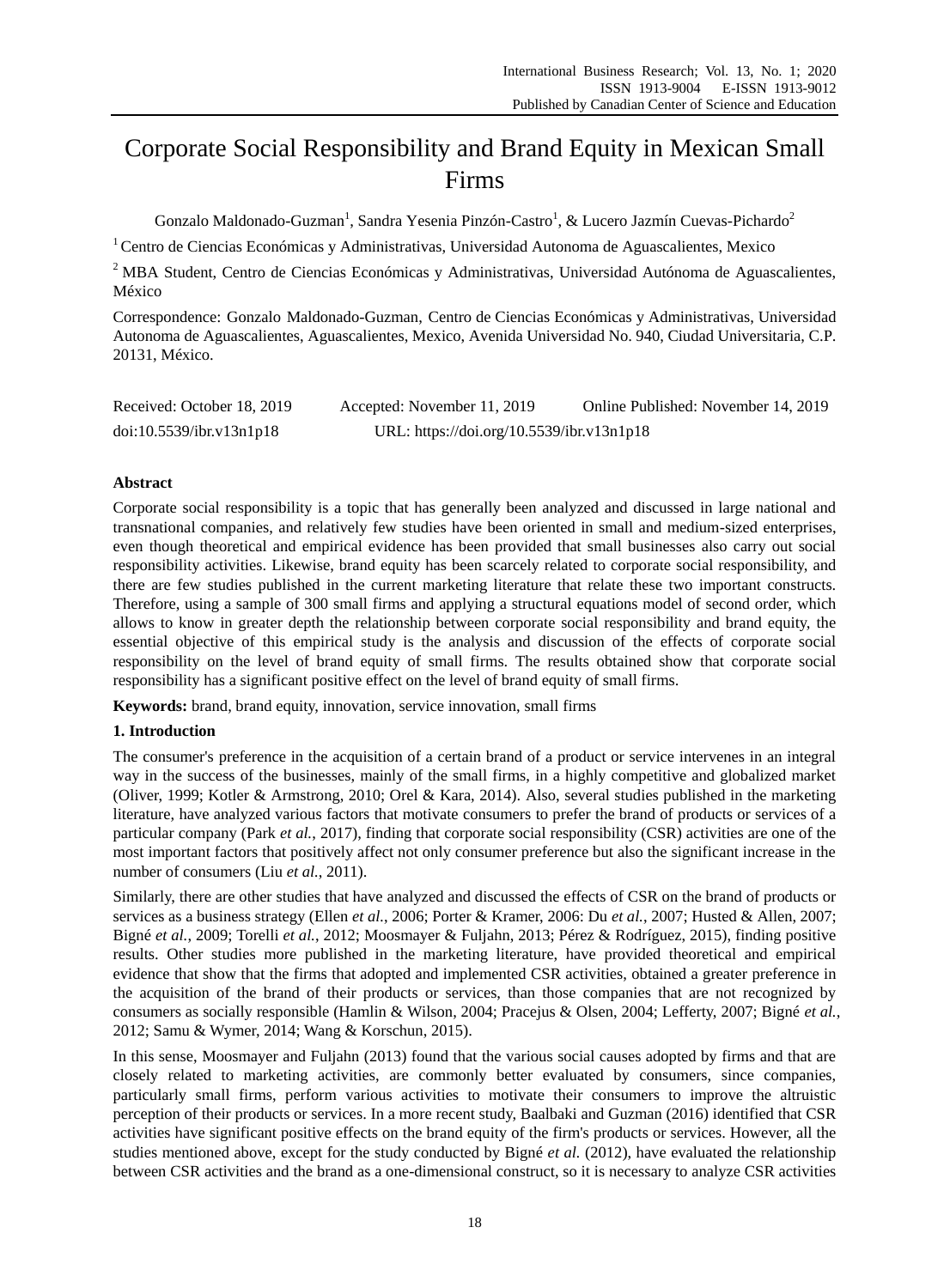as a multidimensional construct (Guzman & Davies, 2017).

Additionally, both Aaker and Joachimsthaler (2000) and Nan and Heo (2007) proposed that researchers, academics and professionals in the field of marketing, should guide their theoretical and empirical research in analyzing the effects between the various CSR activities and different types of brand, including brand equity. Under this context and given that the studies published in the current marketing literature that analyze the relationship between CSR activities and brand equity are relatively scarce, the main contribution of this empirical study is the analysis and discussion of the different activities CSR in the brand equity of the products or services of small firms in an emerging economy country, as is the case in Mexico, as recommended by Nan and Heo (2007) and Guzman and Davies (2017).

#### **2. Method**

Recent studies in the field of marketing have found a strong positive relationship between the moral and ethical identity of consumers and CSR activities (Vitell *et al.*, 2016), therefore, it should not be surprising that companies of all sizes and sectors generally seek to adopt and implement CSR activities, with the aim of increasing the reputation and brand image of their products or services (Xie *et al.*, 2019). Therefore, CSR actions developed by companies, including small firms, can be considered as an ethical relationship between marketing practices (Xie *et al.*, 2019), since, according to Malhotra and Agarwal (2017), marketing practices have a high influence on the moral identity of consumers, on the preference of a particular brand, on their emotions, on judgments and, subsequently, on a best consumer-brand relationship.

In addition, some recent studies have focused on analyzing the influence of CSR activities on consumer reactions, through the evaluation of purchasing processes (Sen *et al.*, 2016). Other studies have examined that relate CSR activities and consumer reactions, as is the case of the study conducted by Peloza and Shang (2011), who found that only 73 of 165 published articles related the activities of CSR with the brand, and 52 with the emotions of consumption. Therefore, emotions such as attitudes and gratitude (Romani *et al.*, 2013; Romani & Grappi, 2014; Xie *et al.*, 2015), and the pride (Kim & Johnson, 2013), they are considered as the essential variables that positively affect the reactions of consumers to brands of products or services of companies (Xie *et al.*, 2019).

In this sense, CSR activities are commonly considered in the marketing literature, as one of the essential activities of the firms (Berger *et al.*, 2007), not only because they generate a high return on investment (Sen *et al*., 2006), but also a greater promotion of their products or services by word of mouth (Du *et al*., 2007), the willingness of consumers to pay a higher price (Trudel & Cotte, 2008), consumer preference for the brand (Sen & Bhattacharya, 2001; Lichtenstein *et al*., 2004), and a significant increase in the brand equity of both the company as of its products or services (Guzman & Davies, 2017). Therefore, it is feasible to consider that the brand equity of the products or services will depend on a high percentage of the various CSR actions that companies adopt and implement (Wang & Korschun, 2015).

Thus, brand equity has generally been analyzed and discussed in current marketing literature from the perspective of consumers, business and financing (Keller & Lehmann, 2006; Baalbaki & Guzman, 2016; Chatzipanagiotou *et al.*, 2016), However, recently some researchers and scholars have focused their research on the discussion of brand equity in CSR activities (Grönroos & Voima, 2013; Gyrd-Jones & Kornum, 2013; Vallester & von Wallpach, 2013; Iglesias *et al*., 2013; Kennedy & Guzman, 2016), even though there were already some published studies that had provided theoretical and empirical evidence, that consumer attitudes have a strong influence on brand preference (Bass & Wilkie, 1973).

Additionally, some researchers and academics have found that CSR also improves the ethical behavior of employees and workers, which leads to an increase in the efficiency of the organization (Laczniak & Murphy, 1991; Sims & Kroeck, 1994; Preston & O'Bannon, 1997). This is feasible, if we consider that Lussier (2000) and Farrell and Geoffrey (2000), define CSR as "a corporate behavior in relation to business ethics that includes obligations and commitments of companies with society". Therefore, CSR is considered today as both an extension of the ethics and morality of companies (Daft, 2003; Vogel, 2004), as well as their philanthropic responsibility (Stanaland *et al.*, 2011). Therefore, compliance with philanthropic liability obligations will have positive effects not only on business performance, but also on the brand equity of the firms (Maignan *et al.*, 2005). Thus, considering the information presented above, it is possible to propose the first research hypothesis.

*H1*: The higher level of economic responsibility, higher level of brand equity

On the other hand, in a recent study Torres *et al.* (2012) concluded that the different social responsibility activities carried out by companies, also positively affect the brand equity of their products or services, understanding as brand equity the preference that consumers have of a particular brand of the total of existing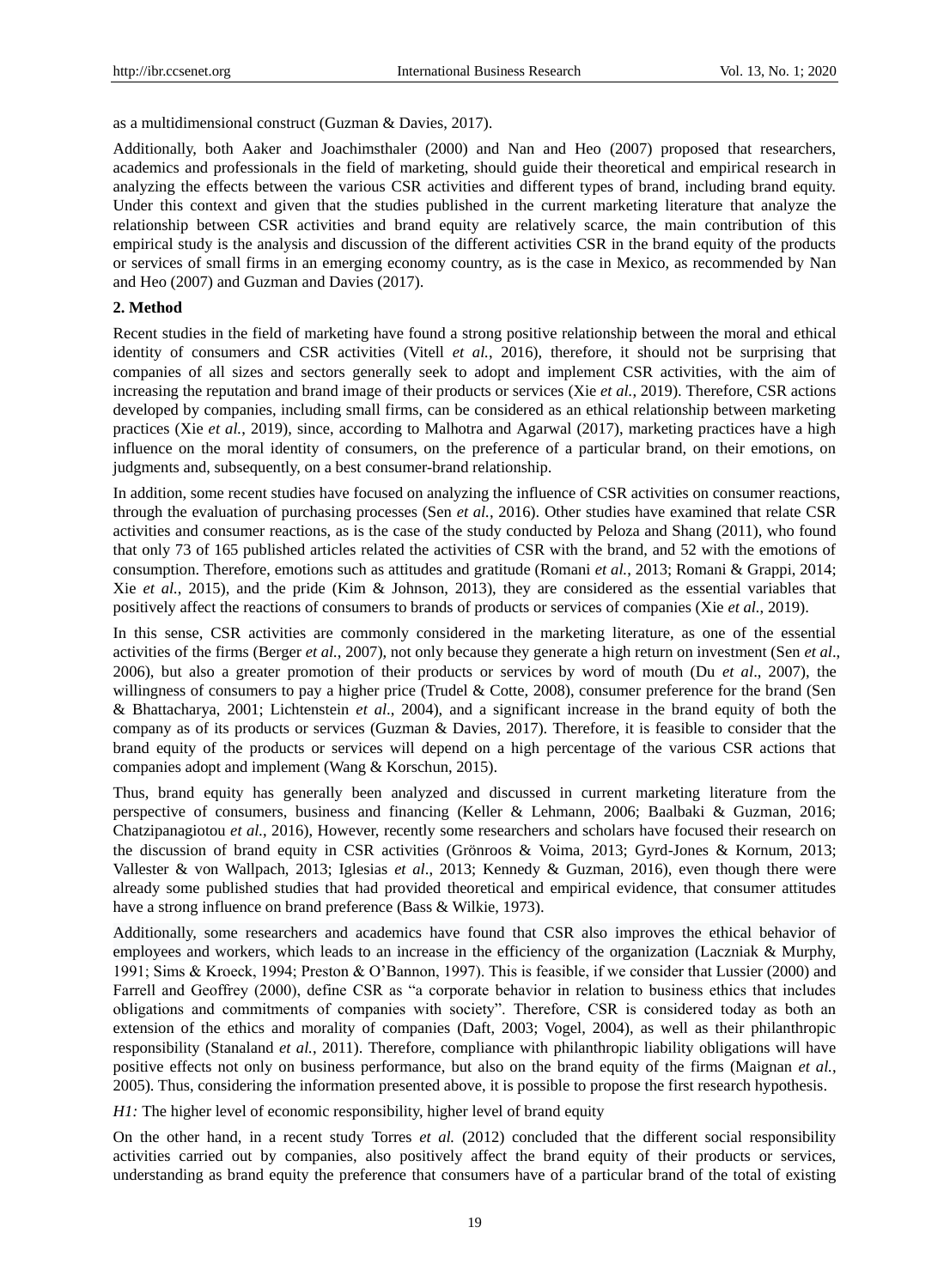brands in the market (Cifci *et al.*, 2016). Therefore, CSR facilitates not only a differentiation of the brand of products or services of organizations, but also the social perception of a higher brand equity (Aaker, 1991). In addition, CSR activities, particularly of small firms, are associated with their value system (Turban & Greening, 1997), and with their organizational culture (Chappell, 1993), because they generally support the social welfare of the community where they are located the company (Kotler & Lee, 2004).

In this sense, many of the values of small firms are similar to the values of consumers, which facilitate the identification of such companies as socially responsible (Sen & Bhattacharya, 2001; Bhattacharya & Sen, 2003). Therefore, it is possible to establish that consumers commonly associate positively the social responsibility of small firms with their values, thereby allowing a greater intention to purchase the brand of products or services developed by these companies (Du *et al.*, 2007). Thus, the various social responsibility activities that companies adopt and implement for the benefit of the community in which they are located, can have a greater impact on consumers' perception that their products or services are socially responsible and, with it, grant greater level of brand equity (Dacin & Brown, 2002).

Likewise, Bhattacharya and Sen (2004) concluded that the values of consumers and their concept of social responsibility are closely linked to the CSR activities of companies, as consumers will be willing to pay a higher price for those brands of products or services that are perceived as socially responsible (Trudel & Cotte, 2008). Du *et al.* (2007) obtained similar results, finding in their respective study that the values and identification of companies have a greater impact on the level of perception in consumers when companies develop social responsibility activities. Therefore, it is feasible to establish that the social responsibility activities that companies implement can be considered as the essence of the brand equity of their products or services (Wang & Korschun, 2015). Thus, considering the information presented above, it is possible to propose the second research hypothesis.

#### *H2*: The higher level of social responsibility, higher level of brand equity

The ancestry of studies oriented in the analysis and discussion of CSR activities in companies worldwide, has allowed researchers and academics to try to understand and demonstrate the different reactions that consumers have in the brand of products or services of the companies, when incorporating the organizations activities of economic, social, and, especially, environmental responsibility (Du *et al.*, 2011; Sen *et al.*, 2016). However, CSR activities that companies adopt and implement, primarily small firms, will have to be part of their business strategies, which in turn must have a solid win-win basis for both consumers and society, as a whole, as for the companies themselves (Laughlin & Ashan, 1994; Gupta & Pirsch, 2006).

In addition, this important decision implies that the managers and/or owners of the firms will have to align, all those CSR activities that adopt and implement not only with the values of the organization, but also with the main environmental problems of the community or locality where they are located that the company is willing to support in its solution (Husted & Allen, 2007; Beckmann, 2007; Guzman *et al.*, 2008), This could improve consumers' perception of the brand equity of their products or services (Melo & Galan, 2011). Therefore, it is possible to establish that the fundamental objective of firms, especially small ones, will be to identify the most appropriate ways for them to align environmental responsibility activities with the expectations of their consumers, in such a way that the value improves brand of your products (Guzman & Becker-Olsen, 2010).

Likewise, the strategic approach of the various CSR activities that firms, primarily small ones, will develop will generate a greater commitment in the long term both with their main trading partners and with their investors, employees, consumers and society in general (Snider *et al.*, 2003; Ingenbleek *et al.*, 2007). Therefore, it is possible to establish that the responsibility and commitment that companies have with their business partners (Freeman, 1994), together with the adoption and implementation of environmental responsibility activities, will allow organizations not only to obtain significant growth in its level of growth and business profitability, derived from a higher level of consumer preference in the purchase of its products or services, but also the perception of a higher brand equity (Wang & Korschun, 2015). Thus, considering the information presented above, it is possible to propose the third research hypothesis.

*H3*: The higher level of environmental responsibility, higher level of brand equity

### *2.1 Sampling Procedures*

To respond to the research hypotheses raised in this paper, it was considered pertinent to carry out an empirical study in small firms in the State of Aguascalientes (Mexico), for which the business directory of the Mexican Business Information System for the state was used of Aguascalientes of the year 2017, in which there was a record as of January 30 of the same year 1,427 small companies with 5 to 250 employees. Likewise, a survey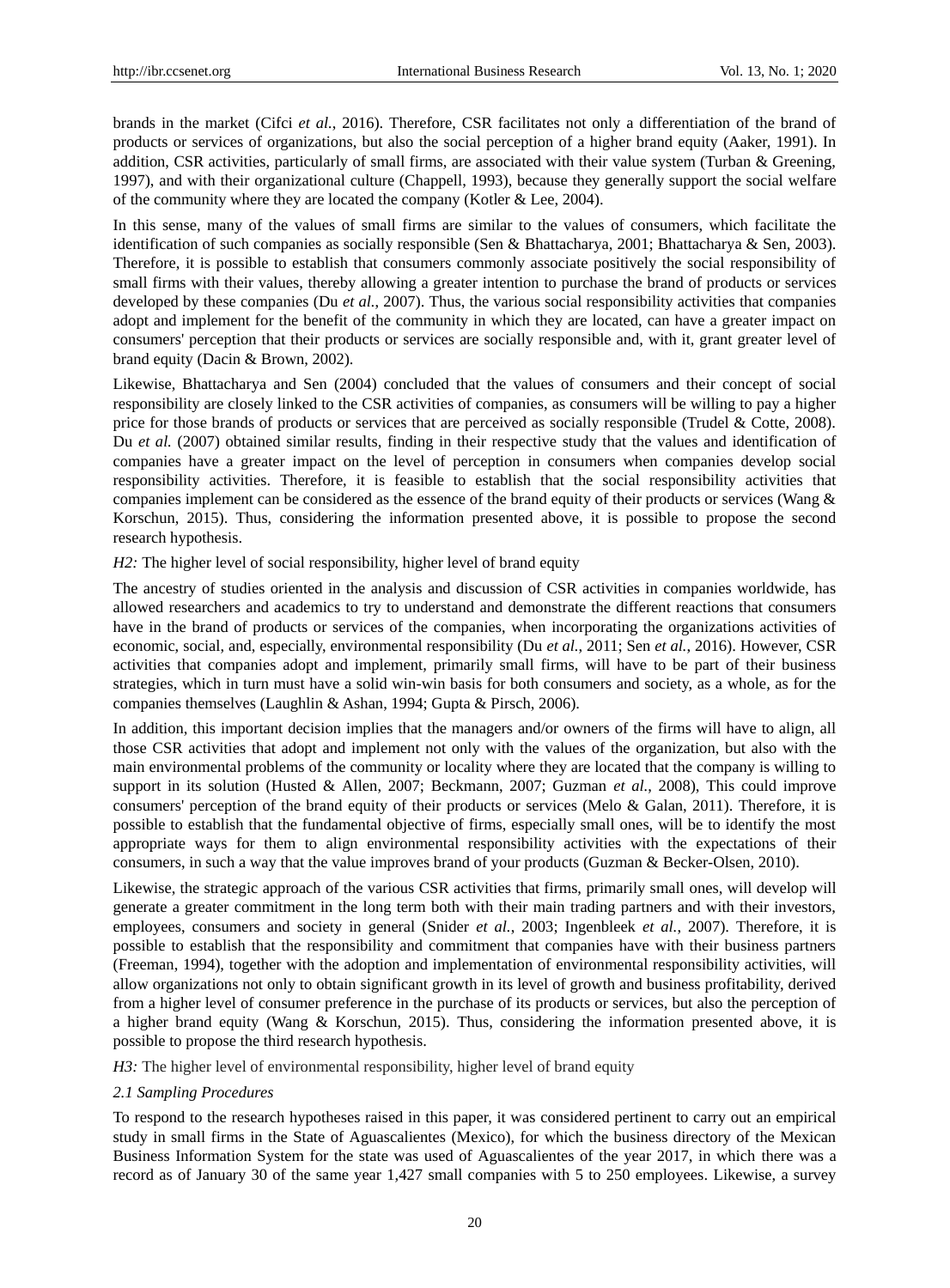was designed to be answered by managers and/or owners of small firms, and a sample of 300 selected small firms was applied through a personal interview through a simple random sampling, with an error of the  $\pm 5\%$  and a level of significance of 95%, which represented a little more than 21% of the total registered small businesses, and was applied during the months of February to April 2017.

#### *2.2 Measures and Covariates*

In addition, three dimensions were considered for the measurement of CSR activities: *Economic Responsibility* measured through a 9-item scale; Social *Responsibility measured* through a scale of 10 items and; *Environmental responsibility* measured by means of a 7-item scale, being adapted from the European Union (2001), Bloom and Gundlach (2001), Bigné *et al.* (2005) and Alvarado and Schlesinger (2008). Likewise, the scale adapted by Berthon *et al.* (2008) was used to measure the brand equity, based on the scale developed by Keller (2008), who considered that brand equity can be measured using a 5-item scale. All items of the CSR and brand equity scales were measured through a 5-point Likert-type scale with  $1 =$  completely disagree to  $5 =$  completely agree as limits.

Likewise, to confirm the reliability and validity of the two scales used, a Confirmatory Factor Analysis (CFA) was applied, using the maximum likelihood method with the EQS 6.2 software (Bentler, 2005; Brown, 2006; Byrne, 2006). Thus, reliability was measured by the Cronbach's alpha and the Composite Reliability Index (CRI) (Bagozzi & Yi, 2011). The results obtained from the CFA are presented in Table 1 and show that the theoretical model analyzed has a good fit of the data  $(S-BX^2 = 2,946,001; df = 397; p = 0.000; NFI = 0.849; NNFI = 0.889;$  $CFI = 0.900$ ; RMSEA = 0.073), obtaining values of Cronbach's alpha and CRI greater than 0.7, which indicates the existence of reliability in the CSR and brand equity scales (Nunally & Bernstein, 1994; Hair *et al.*, 1995).

| 1.000 <sup>a</sup><br>ECR1<br>$0.624***$<br>ECR <sub>2</sub><br>$0.625***$<br>14.581<br>ECR3<br>$0.729***$<br>12.349<br>ECR4<br>$0.774***$<br>0.915<br>0.612<br><b>Economic Responsibility</b><br>11.158<br>0.914<br>ECR5<br>$0.894***$<br>12.353<br>ECR <sub>6</sub><br>$0.921***$<br>12.584<br>ERC7<br>$0.854***$<br>11.979<br>1.000 <sup>a</sup><br>$0.846***$<br>SOR <sub>1</sub><br>SOR <sub>2</sub><br>$0.853***$<br>29.684<br>SOR <sub>3</sub><br>$0.766***$<br>19.927<br>SOR4<br>$0.763***$<br>17.367<br>SOR5<br>$0.777***$<br>16.739<br>SOR <sub>6</sub><br>$0.792***$<br>15.849<br>0.969<br>0.722<br>Social Responsibility<br>0.968<br>SOR7<br>$0.821***$<br>16.027<br>SOR <sub>8</sub><br>$0.854***$<br>14.828<br>SOR9<br>$0.917***$<br>15.784<br>$0.951***$<br>SOR <sub>10</sub><br>15.372<br>SOR11<br>$0.918***$<br>14.193<br>SOR <sub>12</sub><br>$0.912***$<br>14.137<br>$1.000^a$<br>ENR1<br>$0.628***$<br>ENR <sub>2</sub><br>$0.631***$<br>13.827<br>ENR3<br>Environmental<br>$0.751***$<br>10.923<br>0.927<br>0.928<br>0.691<br>Responsibility<br>ENR4<br>$0.957***$<br>9.781<br>ENR5<br>$0.958***$<br>10.208<br>$0.979***$<br>9.892<br>ENR <sub>6</sub><br>1.000 <sup>a</sup><br>$0.840***$<br>BEQ1<br>$0.857***$<br>BEQ <sub>2</sub><br>22.160<br><b>Brand Equity</b><br>BEQ3<br>$0.838***$<br>18.511<br>0.898<br>0.899<br>0.641<br>$0.753***$<br>BEQ4<br>16.731<br>BEQ5<br>$0.704***$<br>16.020 | <b>Variable</b> | <b>Indicator</b> | <b>Factorial</b><br>Load | <b>Robust</b><br>Valor t | Cronbach s<br>Alpha | <b>CRI</b> | <b>RVI</b> |
|-----------------------------------------------------------------------------------------------------------------------------------------------------------------------------------------------------------------------------------------------------------------------------------------------------------------------------------------------------------------------------------------------------------------------------------------------------------------------------------------------------------------------------------------------------------------------------------------------------------------------------------------------------------------------------------------------------------------------------------------------------------------------------------------------------------------------------------------------------------------------------------------------------------------------------------------------------------------------------------------------------------------------------------------------------------------------------------------------------------------------------------------------------------------------------------------------------------------------------------------------------------------------------------------------------------------------------------------------------------------------------------------------------------------------|-----------------|------------------|--------------------------|--------------------------|---------------------|------------|------------|
|                                                                                                                                                                                                                                                                                                                                                                                                                                                                                                                                                                                                                                                                                                                                                                                                                                                                                                                                                                                                                                                                                                                                                                                                                                                                                                                                                                                                                       |                 |                  |                          |                          |                     |            |            |
|                                                                                                                                                                                                                                                                                                                                                                                                                                                                                                                                                                                                                                                                                                                                                                                                                                                                                                                                                                                                                                                                                                                                                                                                                                                                                                                                                                                                                       |                 |                  |                          |                          |                     |            |            |
|                                                                                                                                                                                                                                                                                                                                                                                                                                                                                                                                                                                                                                                                                                                                                                                                                                                                                                                                                                                                                                                                                                                                                                                                                                                                                                                                                                                                                       |                 |                  |                          |                          |                     |            |            |
|                                                                                                                                                                                                                                                                                                                                                                                                                                                                                                                                                                                                                                                                                                                                                                                                                                                                                                                                                                                                                                                                                                                                                                                                                                                                                                                                                                                                                       |                 |                  |                          |                          |                     |            |            |
|                                                                                                                                                                                                                                                                                                                                                                                                                                                                                                                                                                                                                                                                                                                                                                                                                                                                                                                                                                                                                                                                                                                                                                                                                                                                                                                                                                                                                       |                 |                  |                          |                          |                     |            |            |
|                                                                                                                                                                                                                                                                                                                                                                                                                                                                                                                                                                                                                                                                                                                                                                                                                                                                                                                                                                                                                                                                                                                                                                                                                                                                                                                                                                                                                       |                 |                  |                          |                          |                     |            |            |
|                                                                                                                                                                                                                                                                                                                                                                                                                                                                                                                                                                                                                                                                                                                                                                                                                                                                                                                                                                                                                                                                                                                                                                                                                                                                                                                                                                                                                       |                 |                  |                          |                          |                     |            |            |
|                                                                                                                                                                                                                                                                                                                                                                                                                                                                                                                                                                                                                                                                                                                                                                                                                                                                                                                                                                                                                                                                                                                                                                                                                                                                                                                                                                                                                       |                 |                  |                          |                          |                     |            |            |
|                                                                                                                                                                                                                                                                                                                                                                                                                                                                                                                                                                                                                                                                                                                                                                                                                                                                                                                                                                                                                                                                                                                                                                                                                                                                                                                                                                                                                       |                 |                  |                          |                          |                     |            |            |
|                                                                                                                                                                                                                                                                                                                                                                                                                                                                                                                                                                                                                                                                                                                                                                                                                                                                                                                                                                                                                                                                                                                                                                                                                                                                                                                                                                                                                       |                 |                  |                          |                          |                     |            |            |
|                                                                                                                                                                                                                                                                                                                                                                                                                                                                                                                                                                                                                                                                                                                                                                                                                                                                                                                                                                                                                                                                                                                                                                                                                                                                                                                                                                                                                       |                 |                  |                          |                          |                     |            |            |
|                                                                                                                                                                                                                                                                                                                                                                                                                                                                                                                                                                                                                                                                                                                                                                                                                                                                                                                                                                                                                                                                                                                                                                                                                                                                                                                                                                                                                       |                 |                  |                          |                          |                     |            |            |
|                                                                                                                                                                                                                                                                                                                                                                                                                                                                                                                                                                                                                                                                                                                                                                                                                                                                                                                                                                                                                                                                                                                                                                                                                                                                                                                                                                                                                       |                 |                  |                          |                          |                     |            |            |
|                                                                                                                                                                                                                                                                                                                                                                                                                                                                                                                                                                                                                                                                                                                                                                                                                                                                                                                                                                                                                                                                                                                                                                                                                                                                                                                                                                                                                       |                 |                  |                          |                          |                     |            |            |
|                                                                                                                                                                                                                                                                                                                                                                                                                                                                                                                                                                                                                                                                                                                                                                                                                                                                                                                                                                                                                                                                                                                                                                                                                                                                                                                                                                                                                       |                 |                  |                          |                          |                     |            |            |
|                                                                                                                                                                                                                                                                                                                                                                                                                                                                                                                                                                                                                                                                                                                                                                                                                                                                                                                                                                                                                                                                                                                                                                                                                                                                                                                                                                                                                       |                 |                  |                          |                          |                     |            |            |
|                                                                                                                                                                                                                                                                                                                                                                                                                                                                                                                                                                                                                                                                                                                                                                                                                                                                                                                                                                                                                                                                                                                                                                                                                                                                                                                                                                                                                       |                 |                  |                          |                          |                     |            |            |
|                                                                                                                                                                                                                                                                                                                                                                                                                                                                                                                                                                                                                                                                                                                                                                                                                                                                                                                                                                                                                                                                                                                                                                                                                                                                                                                                                                                                                       |                 |                  |                          |                          |                     |            |            |
|                                                                                                                                                                                                                                                                                                                                                                                                                                                                                                                                                                                                                                                                                                                                                                                                                                                                                                                                                                                                                                                                                                                                                                                                                                                                                                                                                                                                                       |                 |                  |                          |                          |                     |            |            |
|                                                                                                                                                                                                                                                                                                                                                                                                                                                                                                                                                                                                                                                                                                                                                                                                                                                                                                                                                                                                                                                                                                                                                                                                                                                                                                                                                                                                                       |                 |                  |                          |                          |                     |            |            |
|                                                                                                                                                                                                                                                                                                                                                                                                                                                                                                                                                                                                                                                                                                                                                                                                                                                                                                                                                                                                                                                                                                                                                                                                                                                                                                                                                                                                                       |                 |                  |                          |                          |                     |            |            |
|                                                                                                                                                                                                                                                                                                                                                                                                                                                                                                                                                                                                                                                                                                                                                                                                                                                                                                                                                                                                                                                                                                                                                                                                                                                                                                                                                                                                                       |                 |                  |                          |                          |                     |            |            |
|                                                                                                                                                                                                                                                                                                                                                                                                                                                                                                                                                                                                                                                                                                                                                                                                                                                                                                                                                                                                                                                                                                                                                                                                                                                                                                                                                                                                                       |                 |                  |                          |                          |                     |            |            |
|                                                                                                                                                                                                                                                                                                                                                                                                                                                                                                                                                                                                                                                                                                                                                                                                                                                                                                                                                                                                                                                                                                                                                                                                                                                                                                                                                                                                                       |                 |                  |                          |                          |                     |            |            |
|                                                                                                                                                                                                                                                                                                                                                                                                                                                                                                                                                                                                                                                                                                                                                                                                                                                                                                                                                                                                                                                                                                                                                                                                                                                                                                                                                                                                                       |                 |                  |                          |                          |                     |            |            |
|                                                                                                                                                                                                                                                                                                                                                                                                                                                                                                                                                                                                                                                                                                                                                                                                                                                                                                                                                                                                                                                                                                                                                                                                                                                                                                                                                                                                                       |                 |                  |                          |                          |                     |            |            |
|                                                                                                                                                                                                                                                                                                                                                                                                                                                                                                                                                                                                                                                                                                                                                                                                                                                                                                                                                                                                                                                                                                                                                                                                                                                                                                                                                                                                                       |                 |                  |                          |                          |                     |            |            |
|                                                                                                                                                                                                                                                                                                                                                                                                                                                                                                                                                                                                                                                                                                                                                                                                                                                                                                                                                                                                                                                                                                                                                                                                                                                                                                                                                                                                                       |                 |                  |                          |                          |                     |            |            |
|                                                                                                                                                                                                                                                                                                                                                                                                                                                                                                                                                                                                                                                                                                                                                                                                                                                                                                                                                                                                                                                                                                                                                                                                                                                                                                                                                                                                                       |                 |                  |                          |                          |                     |            |            |
| $S-BX2$ (df = 397) = 2,946.001; p < 0.000; NFI = 0.849; NNFI = 0.889; CFI = 0.900; RMSEA = 0.073                                                                                                                                                                                                                                                                                                                                                                                                                                                                                                                                                                                                                                                                                                                                                                                                                                                                                                                                                                                                                                                                                                                                                                                                                                                                                                                      |                 |                  |                          |                          |                     |            |            |

Table 1. Internal consistency and convergent validity of the theoretical model

 $a =$ Constrained parameters to such value in the identification process

\*\*\*  $= p < 0.01$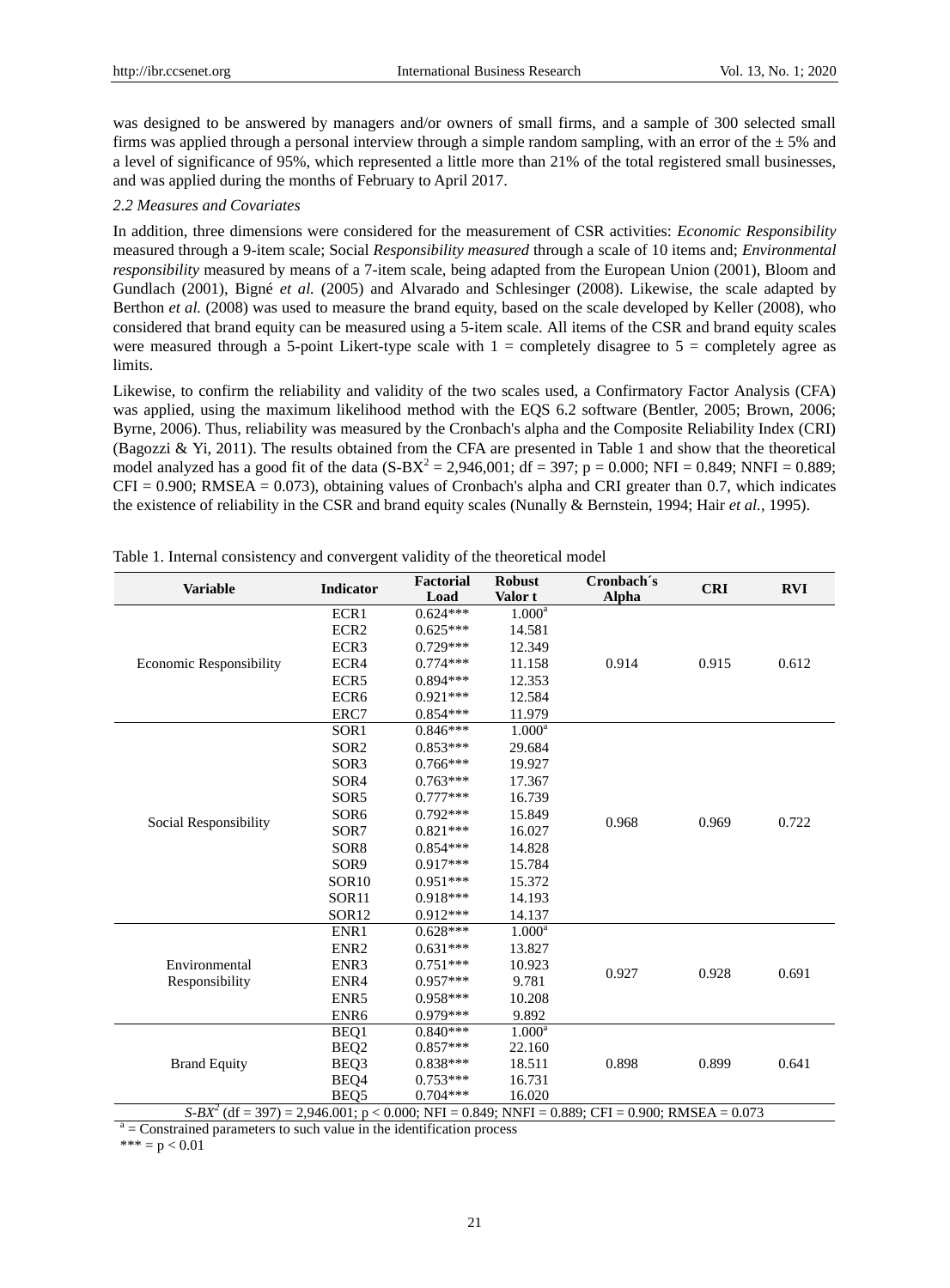Similarly, the results of the CFA indicate that all the items of the related factors of the CSR scales and the brand equity are significant ( $p < 0.01$ ), the value of all standardized factor loads is greater than 0.6 (Bagozzi & Yi, 2011), and the Extract Variance Index (EVI) of each pair of constructs of the theoretical CSR model and brand equity, have a value greater than  $0.5$  (Fornell & Larcker, 1981), which shows that said theoretical model has an excellent fit of the data, thereby demonstrating the existence of convergent validity.

Additionally, the discriminant validity of the theoretical CSR model and the brand equity was measured by means of two tests, which are presented in Table 2. First, the *confidence interval test* is presented (Anderson & Gerbing, 1988), which establishes that with a 95% confidence interval, none of the individual elements of the latent factors of the correlation matrix has the value of 1. Second, the *extracted variance test* is presented (Fornell & Larcker, 1981), which states that the variance extracted from each pair of constructs is lower than its corresponding EVI. Therefore, according to the results obtained from the application of both tests, it is possible to conclude that both tests demonstrate sufficient evidence of the existence of discriminant validity.

The diagonal represents the Extracted Variance Index (EVI), whereas above the diagonal the variance is presented (squared correlation). Below diagonal, the estimated correlation of factors is presented with 95% confidence interval.

| <b>Variables</b>                              | <b>Economic</b><br><b>Responsibility</b> | <b>Social Responsibility</b> | <b>Environmental</b><br><b>Responsibility</b> | <b>Brand Equity</b> |
|-----------------------------------------------|------------------------------------------|------------------------------|-----------------------------------------------|---------------------|
| <b>Economic Responsibility</b>                | 0.612                                    | 0.128                        | 0.154                                         | 0.110               |
| <b>Social Responsibility</b>                  | $0.300 - 0.416$                          | 0.722                        | 0.129                                         | 0.066               |
| <b>Environmental</b><br><b>Responsibility</b> | $0.325 - 0.461$                          | $0.301 - 0.417$              | 0.691                                         | 0.094               |
| <b>Brand Equity</b>                           | $0.252 - 0.412$                          | $0.199 - 0.315$              | $0.233 - 0.381$                               | 0.641               |

| Table 2. Discriminant validity of the theoretical model |  |  |  |  |
|---------------------------------------------------------|--|--|--|--|
|---------------------------------------------------------|--|--|--|--|

#### **3. Results**

To respond to the hypothesis raised in this empirical study, a model of structural equations was applied with the support of the EQS 6.2 software (Bentler, 2005; Byrne, 2006; Brown, 2006), analyzing the nomological validity of the theoretical CSR model and the brand equity through the Chi-square test, by means of which the results obtained between the theoretical model and the measurement model were compared, obtaining non-significant results which allows establishing an explanation of the observed relationships between the constructs latent (Anderson & Gerbing, 1988; Hatcher, 1994). Table 3 shows in greater detail the results obtained from the application of the structural equation model.

Table 3. Results of the structural equation model of Family SMEs

| <b>Hypothesis</b>                                                                                    | <b>Structural Relationship</b>               | <b>Standardized</b><br>Coefficient | <b>Robust T</b><br><b>Value</b> |
|------------------------------------------------------------------------------------------------------|----------------------------------------------|------------------------------------|---------------------------------|
| <b>H1:</b> The higher level of economic<br>responsibility, the higher level of brand<br>equity.      | <b>Brand Equity</b><br>E.R.<br>$\rightarrow$ | $0.210***$                         | 4.134                           |
| <b>H2:</b> The higher level of social responsibility,<br>the higher level of brand equity.           | <b>Brand Equity</b><br>$S.R. \rightarrow$    | $0.367***$                         | 6.040                           |
| <b>H3:</b> The higher level of environmental<br>responsibility, the higher level of brand<br>equity. | E.R. $\rightarrow$ Brand Equity              | $0.319***$                         | 5.728                           |
| $S-BX2$ (df = 393) = 1,009.559; p < 0.000; NFI = 0.846; NNFI = 0.888; CFI = 0.899; RMSEA = 0.073     |                                              |                                    |                                 |
| *** = $P < 0.01$                                                                                     |                                              |                                    |                                 |

Table 3 shows the results obtained from the application of the structural equation model, in which it can be observed that, with respect to hypothesis **H1**, the results obtained (β = 0.210, p < 0.01) indicate that economic responsibility has effects significant positive in the brand equity of the products or services of small firms. Regarding the **H2** hypothesis, the results obtained ( $\beta = 0.367$ ,  $p < 0.01$ ) indicate that social responsibility also has significant positive effects on the brand equity of the products or services of small firms. With respect to hypothesis **H3**, the results obtained ( $\beta = 0.319$ ,  $p < 0.01$ ) indicate that environmental responsibility has significant positive effects on the brand equity of the products or services of small firms. Therefore, it is possible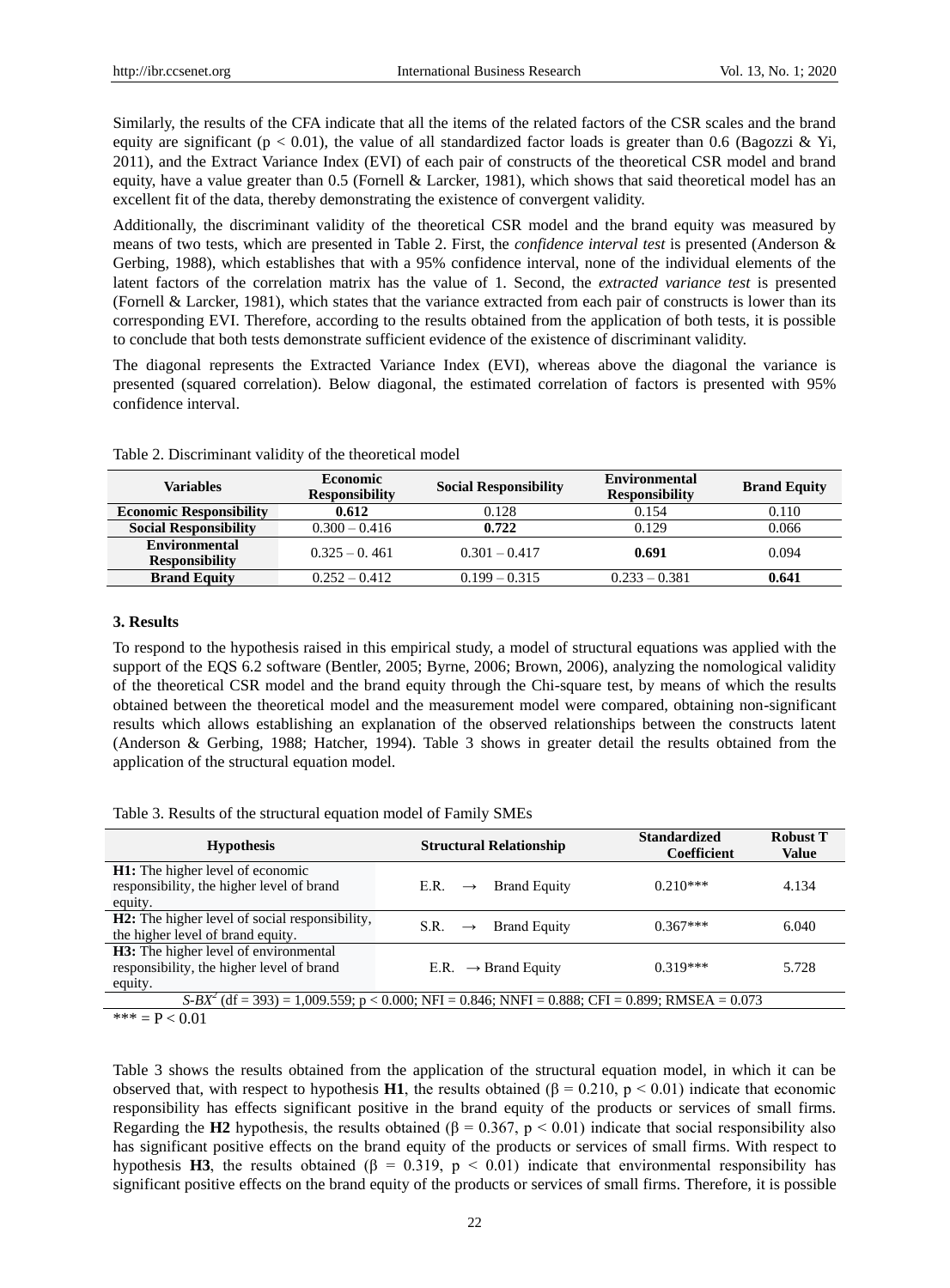to establish that the various CSR activities that small firms adopt and implement will positively affect their level of brand equity.

## **4. Discussion**

The results obtained in this empirical study allow us to conclude in three fundamental aspects. In the first place, the various actions carried out by small firms in order to improve their quality of life for their employees and workers, even though it is a topic well seen and appreciated by consumers and society in general. Therefore, it is possible to conclude that the activities of economic responsibility that have been implemented by small firms, both inside and outside the organization, are not enough to significantly improve the quality of life of its staff, much less for the support of philanthropic activities of the community society or locality where they are located, which can generate not only a reduction in their growth and business performance, but also a low level of perception by their consumers of brand equity.

Second, the various social responsibility activities that small firms have adopted and implemented generally revolve around charitable and social altruism actions, as well as their direct participation in most cultural and religious events that take place in the community or locality where they are established, which allows the values and beliefs of the organization to be shared with society in general. Therefore, it can be concluded that the social responsibility activities that small firms have developed have achieved a significant positive impact not only on the recognition and identification by society as socially responsible companies, but also that their values and beliefs are similar to those of the community, which allows consumers to have a higher level of perception of the brand equity of their products or services.

Thirdly, the activities carried out by small firms in the care of the environment of the community or locality where they are installed, is an issue that is well seen by a considerable percentage of citizens, which leads society to prefer the purchase of their products or services than those of their main competitors, precisely because of the commitment that small firms have to carry out actions aimed at caring for the environment. Therefore, it is possible to conclude that the various environmental responsibility activities that small firms have adopted and implemented have achieved a significant positive impact on the inhabitants of the communities or localities where they are located, which can be translated not only into recognition by society as a socially responsible company, but also at a higher level of perception by its consumers of the brand equity of its products or services.

In this context, it can be concluded in general that if consumers of the products or services generated by small firms, perceive that companies are developing actions that lead to the fulfillment of their corporate social responsibility, then they will not only be willing to prefer purchase of the brand of its products or services, but also to carry out a word of mouth promotion with all its acquaintances in favor of the acquisition of the brand of these products or services, which will allow companies not only to obtain a higher level of the brand equity of its products or services, but also a significant growth in its level of sales, growth and business performance and, as a result, more and better competitive advantages compared to its main competitors.

Additionally, the results obtained in this empirical study also have a series of implications that are important to highlight, the first being the reference that there are relatively few small firms that publish or disclose their clients and consumers, the various actions of social and economic support and environmental care that they perform for the benefit of the community or locality where they are located. Therefore, an important part of its customers and consumers are unaware of these types of activities. Therefore, small firms executives have to design and implement an advertising program that allows them to inform their main customers and consumers, the various social actions and activities that the organization performs for the benefit of society in general.

A second implication of these results is that the managers of small firms, have to consider that in the various social, environmental and economic actions and activities that they carry out for the benefit of their staff and society in general, the brand equity of their products or services is essential, as consumers will be able to identify the brand of their products or services and will have a greater preference in the consumption of such products or services. Therefore, managers not only have to advertise the social responsibility activities they carry out, but also all brands of their products or services, precisely so that their customers and consumers associate these brands with the social responsibility actions generated.

A third implication derived from these results is that the managers of small firms, not only have to consider social responsibility activities as another strategy of the organization, but rather as part of their daily activities that all have to be carried out the days to obtain better business results, since the various social responsibility actions require the commitment not only of the managers, but also of the workers and employees of the organization, because the actions and activities carried out by the company's staff inside and outside the organization, will have an effect not only on the level of perception by customers and consumers about the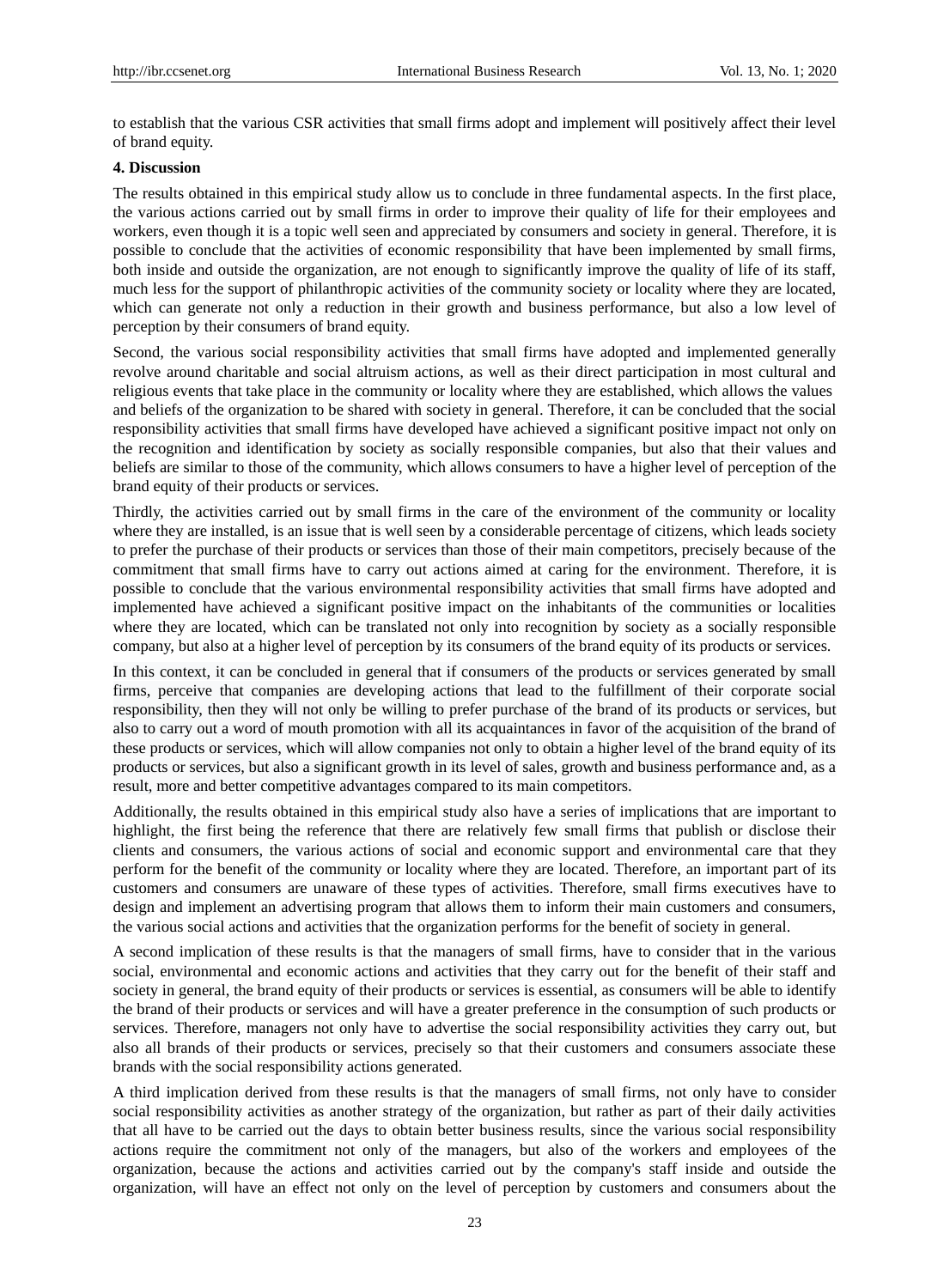company's social responsibility, but also on the brand of the products or services generated by small firms.

A fourth and final implication of the results previously obtained is that the managers of small firms have to design and implement all those formal and informal training programs, both for managers and for employees and workers, that allow all personnel be clear about the implications of being recognized, by your customers and consumers as a socially responsible company, since it will be essential that both managers and staff of the organization, recognize which of the various actions and activities carried out by the organization, have greater effects not only on the significant increase in the perception of its customers and consumers as a socially responsible company, but also that all brands of products or services of companies are identified and associated with social responsibility.

On the other hand, this empirical study also has several limitations that are relevant to determine, the first one being related to the sample that was used, since only those small firms that had registered between 5 and 250 employees were considered at the time of the application of the survey, so in future studies it would be relevant to consider in the sample all small firms that have less than 5 employees to corroborate the results obtained. A second limitation is that the information collection instrument (survey) was applied only to managers and/or owners of small firms in the state of Aguascalientes (Mexico), so in future studies it would be essential that this same instrument of apply to small firms in other states of the country to corroborate the results obtained.

A third limitation is that only qualitative variables were considered for the measurement of corporate social responsibility and brand equity, for which it is future studies it would be pertinent to consider the hard data or quantitative variables of small firms, which allow corroborating the existence or not of significant differences in the results obtained. A fourth and final limitation is that the instrument for collecting information (survey) was applied only to managers and/or owners of small firms, so it was assumed that these managers have extensive knowledge of the various social responsibility activities and brand equity carried out by your company, so in future studies it will be necessary to apply this same instrument to a different sample to corroborate whether the results differ or not from those obtained.

#### **References**

- Aaker, D. A. (1991). *Managing Brand Equity: Capitalizing on the Value of Brand Name.* New York, NY: Free Press.
- Aaker, D. A., & Joachimsthaler, E. (2000). The brand relationship spectrum: The key to brand architecture challenge. *California Management Review, 42*(4), 8-23. https://doi.org/10.1177/000812560004200401
- Alvarado, H., & Schlesinger, M. (2008). Dimensionalidad de la responsabilidad social empresarial percibida y sus efectos sobre la imagen y la reputación: Una aproximación desde el modelo de Carroll. *Estudios Gerenciales, 24(108),* 37-59. https://doi.org/10.1016/S0123-5923(08)70043-3
- Anderson, J., & Gerbing, D. (1988). Structural equation modeling in practice: a review and recommended two-step approach. *Psychological Bulletin, 13,* 411-423. https://doi.org/10.1037/0033-2909.103.3.411
- Baalbaki, S., & Guzman, F. (2016). A consumer perceived consumer-based brand equity. *Journal of Brand Management, 23*(3), 229-251. https://doi.org/10.1057/bm.2016.11
- Bagozzi, R. P., & Yi, Y. (2011). Specification, evaluation and interpretation of structural equation models. *Journal of the Academy of Marketing Science, 40*(4), 8-34. https://doi.org/10.1007/s11747-011-0278-x
- Bass, F. M., & Wilkie, W. L. (1973). A comparative analysis of attitudinal predictions of brand preference. *Journal of Marketing Research, 1*0(3), 262-269. https://doi.org/10.1177/002224377301000306
- Beckmann, S. C. (2007). Consumers and corporate social responsibility: Matching the unmatchable? *Australasian Marketing Journal, 15*(1), 27-36. https://doi.org/10.1016/S1441-3582(07)70026-5
- Bentler, P. (2005). *EQS 6 Structural Equations Program Manual.* Encino, CA: Multivariate Software.
- Berger, I. E., Cunningham, P. H., & Drumwright, M. E. (2007). Mainstreaming corporate social responsibility: Developing markets for virtue. *California Management Review, 49*(4), 132-157. https://doi.org/10.2307/41166409
- Berthon, P. R., Pitt, L., & Campbell, C. (2008). Ad lib: When customers create the ad. *California Management Review, 50*(4), 6-31. https://doi.org/10.2307/41166454
- Bhattacharya, C. B., & Sen, S. (2003). Consumer-company identification: A framework for understanding consumers' relationship with companies. *Journal of Marketing, 67*(2), 76-88. https://doi.org/10.1509/jmkg.67.2.76.18609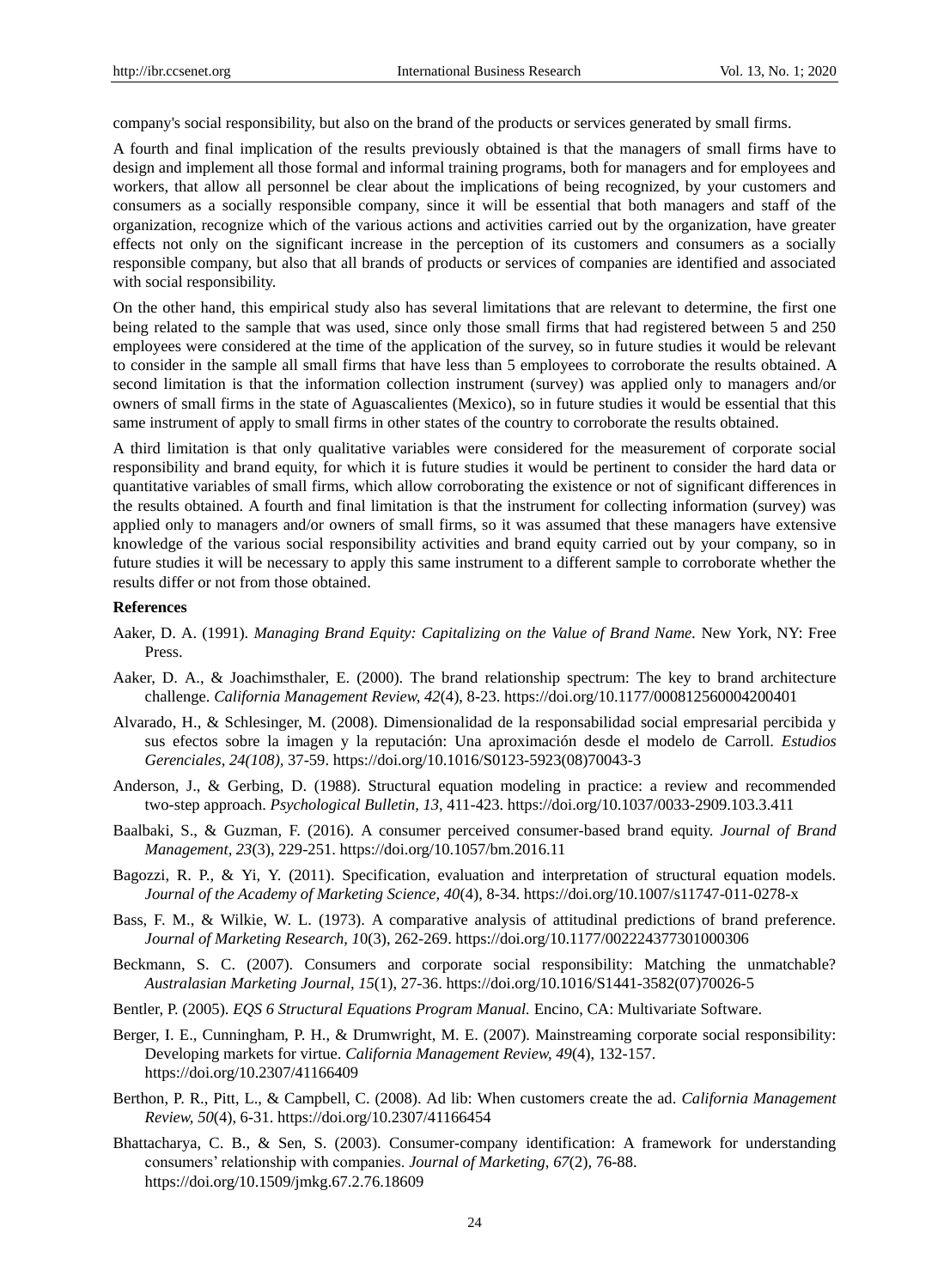- Bhattacharya, C. B., & Sen, S. (2004). Doing better at doing good: When, why, and how consumers respond to corporate social initiatives. *California Management Review, 47*(1), 9-24. https://doi.org/10.2307/41166284
- Bigné, A. E., Andreu, L., & Sánchez, G. I. (2005). Investigación en marketing turístico: Un análisis de las publicaciones en el período 1995-2003. *XV Jornadas Hispano-Lusas de Gestión Científica, Sevilla.*
- Bigné, A. E., Currás-Pérez, R., & Aldás-Manzano, J. (2012). Dual nature of cause-brand fit: Influence on corporate social responsibility consumer perception. *European Journal of Marketing, 46*(3/4), 575-594. https://doi.org/10.1108/03090561211202620
- Bigné, A. E., Currás-Pérez, R., & Sánchez-García, I. (2009). Brand credibility in cause-related marketing: The moderating role of consumer values. *Journal of Product & Brand Management, 18*(6), 437-447. https://doi.org/10.1108/10610420910989758
- Bloom, P., & Gundlach, G. (2001). *Handbook of Marketing and Society.* Thousand Oaks, CA: Sage Publications. https://doi.org/10.4135/9781452204765
- Brown, T. (2006). *Confirmatory Factor Analysis for Applied Research.* New York, NY: The Guilford Press.
- Byrne, B. (2006). *Structural Equation Modeling With EQS, Basic Concepts, Applications, and Programming* (2nd ed.). London; LEA Publishers.
- Chappell, T. (1993). *The Soul of a Business: Managing for Profit and the Common Good.* Des Plaines, IL: Bantam.
- Chatzipanagiotou, K., Veloutsou, C., & Christodoulides, G. (2016). Decoding the complexity of the consumer-based brand equity process. *Journal of Business Research, 69*(11), 5479-5486. https://doi.org/10.1016/j.jbusres.2016.04.159
- Cifci, S., Ekinci, Y., Whyatt, G., Japutra, A., Milinillo, S., & Siala, H. (2016). A cross validation of consumer-based brand equity models: Driving customer equity in retail brands. *Journal of Business Research, 69*(9), 3740-3747. https://doi.org/10.1016/j.jbusres.2015.12.066
- Dacin, P. A., & Brown, T. J. (2002). Corporate identity and corporate associations: A framework for future research. *Corporate Reputation Review, 5*(2/3), 254-263. https://doi.org/10.1057/palgrave.crr.1540178
- Daft, R. L. (2003). *Organization Theory and Design.* Cincinnati: South-Western College Publishing.
- Du, S., Bhattacharya, C. B., & Sen, S. (2007). Reaping relational rewards from corporate social responsibility: The role of competitive positioning. *International Journal of Research in Marketing, 24*(3), 224-241. https://doi.org/10.1016/j.ijresmar.2007.01.001
- Du, S., Bhattacharya, C. B., & Sen, S. (2011). Corporate social responsibility and competitive advantage: Overcoming the trust barrier. *Management Science, 57*(1), 1528-1545. https://doi.org/10.1287/mnsc.1110.1403
- Ellen, P. S., Webb, D. J., & Mohr, L. A. (2006). Building corporate associations. Consumer attributes for corporate socially responsible programs. *Journal of the Academy of Marketing Science, 34*(2), 147-157. https://doi.org/10.1177/0092070305284976
- European Union. (2001). *Libro verde, promuovere un quadro europeo per la responsabilità sociale delle imprese.*  Green Paper. Retrieved from http://www.europea.eu.int
- Ferrell, O. C., & Geoffrey, H. (2000). *Business: A Changing World.* New York, NY: McGraw-Hill.
- Fornell, C., & Larcker, D. (1981). Evaluating structural equation models with unobservable variables and measurement error. *Journal of Marketing Research, 18,* 39-50. https://doi.org/10.1177/002224378101800104
- Freeman, R. E. (1994). The politics of stakeholder theory: Some future directions. *Business Ethics Quarterly, 4*(4), 409-421. https://doi.org/10.2307/3857340
- Grönroos, C., & Voima, P. (2013). Critical service logic: Making sense of value creation and co-creation. *Journal of the Academy of Marketing Science, 41*(2), 133-150. https://doi.org/10.1007/s11747-012-0308-3
- Gupta, S., & Pirsch, J. (2006). A taxonomy of cause-related marketing research: Current findings and future research directions. *Journal of Nonprofit & Public Sector Marketing, 15*(1/2), 25-43. https://doi.org/10.1300/J054v15n01\_02
- Guzman, F., & Becker-Olsen, K. L. (2010). Strategic corporate social responsibility: A brand-building tool. In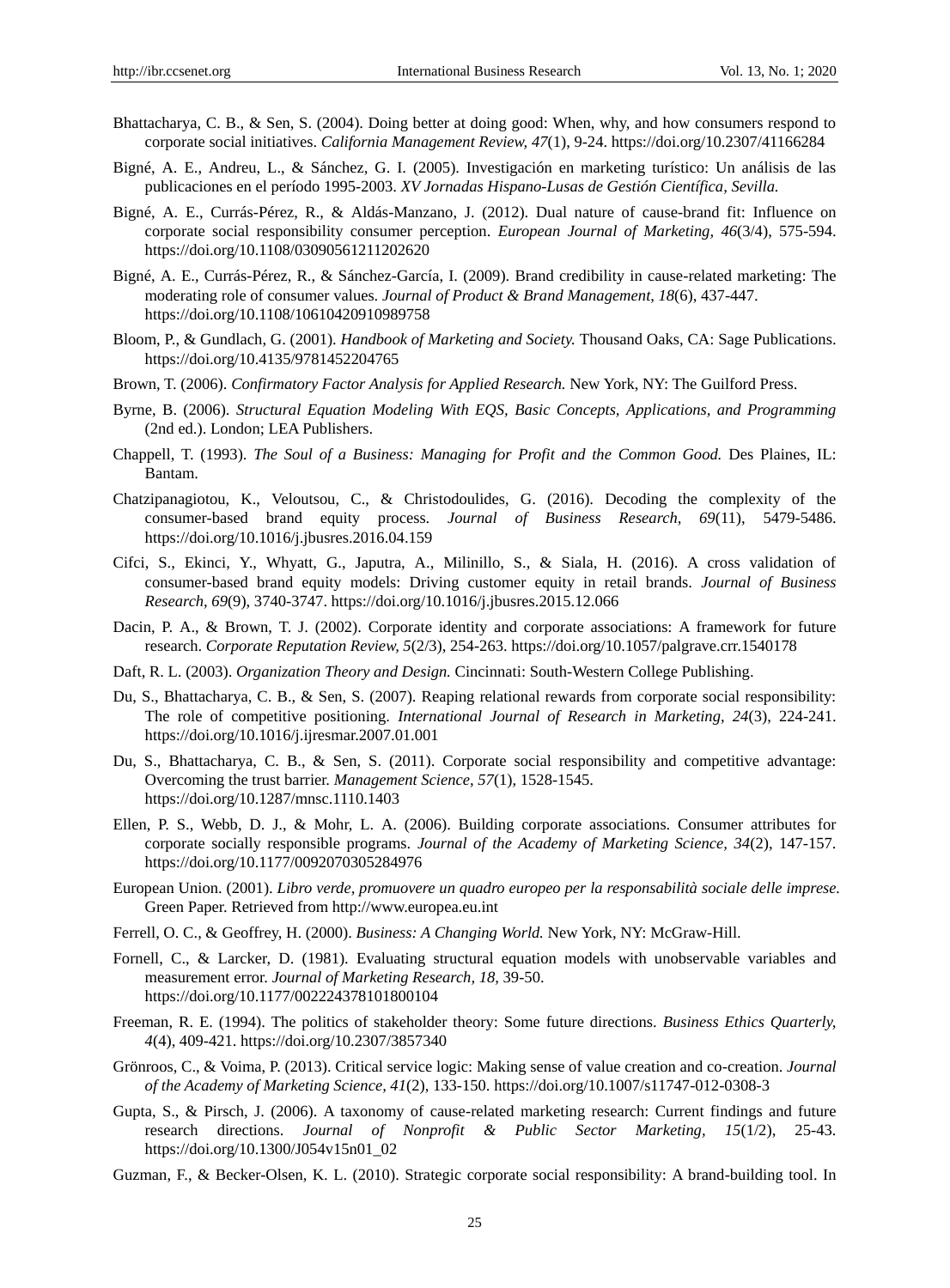Louche, C., Idowu, S. O., & Filho, W. L. (Eds.), *Innovative Corporate Social Responsibility: From Risk Management to Value Creation* (pp. 196-219)*.* Sheffield: Greenleaf Publishing. https://doi.org/10.9774/GLEAF.978-1-907643-26-2\_11

- Guzman, F., Becker-Olsen, K. L., & Hill, R. P. (2008). Desarrollar un programa de RSC a la manera correcta. *Harvard Business Review America Latina, 86*(4), 42-49.
- Guzman, G., & Davis, D. (2017). The impact of corporate social responsibility on brand equity: Consumer responses to two types of fit. *Journal of Product & Brand Management, 26*(5), 435-446. https://doi.org/10.1108/JPBM-06-2015-0917
- Gyrd-Jones, R. I., & Kornum, N. (2013). Managing the co-created brand: Value and cultural complementarity in online and offline multi-stakeholders ecosystems. *Journal of Business Research, 66*(9), 1484-1493. https://doi.org/10.1016/j.jbusres.2012.02.045
- Hair, J. F., Anderson, R. E., Tatham, R. L., & Black, W. C. (1995). *Multivariate Data Analysis with Readings.*  New York, NY: Prentice-Hall.
- Hamlin, R. P., & Wilson, T. (2004). The impact of cause branding on consumer reactions to products: Does product/cause fit really matter? *Journal of Marketing Management, 20*(7/8), 663-681. https://doi.org/10.1362/0267257041838746
- Hatcher, L. (1994). *A Step by Step Approach to Using the SAS System for Factor Analysis and Structural Equation Modeling.* Cary, NC: SAS Institute Inc.
- Husted, B. W., & Allen, D. B. (2007). Corporate social strategy in multinational enterprises: Antecedents and value creation. *Journal of Business Ethics, 74*(4), 345-361. https://doi.org/10.1007/s10551-007-9511-4
- Iglesias, O., Ind, N., & Alfaro, M. (2013). The organic view of the brand: A brand value co-creation model. *Journal of Brand Management, 20*(8), 670-688. https://doi.org/10.1057/bm.2013.8
- Ingenbleek, P., Binnekamp, M., & Goddijn, S. (2007). Setting standards for CSR: A comparative case study on criteria-formulating organizations. *Journal of Business Research, 60*(5), 539-548. https://doi.org/10.1016/j.jbusres.2007.01.004
- Keller, K. L. (2008). *Strategic Brand Management: Building, Measuring, and Managing Brand Equity* (3rd ed.). Upper Saddle River, NJ: Pearson Prentice-Hall.
- Keller, K. L., & Lehmann, D. R. (2006). Brands and branding: Research findings and future priorities. *Marketing Science, 25*(6), 740-759. https://doi.org/10.1287/mksc.1050.0153
- Kennedy, E., & Guzman, F. (2016). Co-creation of brand identities: Consumer and industry influence and motivations. *Journal of Consumer Marketing, 33*(5), 313-323. https://doi.org/10.1108/JCM-07-2015-1500
- Kim, J. E., & Johnson, K. K. P. (2013). The impact of moral emotions on cause-related marketing campaigns: A cross-cultural examination. *Journal of Business Ethics, 112*(1), 79-90. https://doi.org/10.1007/s10551-012-1233-6
- Kotler, P., & Armstrong, G. (2010). *Principles of Marketing.* New Jersey, NJ: Pearson Education.
- Kotler, P., & Lee, N. (2004). *Corporate Social Responsibility: Doing the Most Good for your Company and your Cause.* New York, NY: John Willey & Sons.
- Laczniak, G., & Murphy, P. (1991). Fostering ethical marketing decisions. *Journal of Business Ethics, 10*(4), 259-271. https://doi.org/10.1007/BF00382965
- Lafferty, B. A. (2007). The relevance of fit in a cause-brand alliance when consumers evaluate corporate credibility. *Journal of Business Research, 60*(5), 447-453. https://doi.org/10.1016/j.jbusres.2006.09.030
- Laughlin, J. L., & Ashan, M. B. (1994). A strategic model of multinational corporation social responsibility in the third world. *Journal of International Marketing, 2*(3), 101-115. https://doi.org/10.1177/1069031X9400200306
- Lichtenstein, D. R., Drumwright, M. E., & Braig, M. B. (2004). The effect of corporate social responsibility on customer donations to corporate-supported nonprofits. *Journal of Marketing, 68*(4), 16-32. https://doi.org/10.1509/jmkg.68.4.16.42726
- Liu, C. T., Guo, Y. M., & Lee, C. H. (2011). The effects of relationship quality and switching barriers on customer loyalty. *International Journal of Information Management, 31*(1), 71-79. https://doi.org/10.1016/j.ijinfomgt.2010.05.008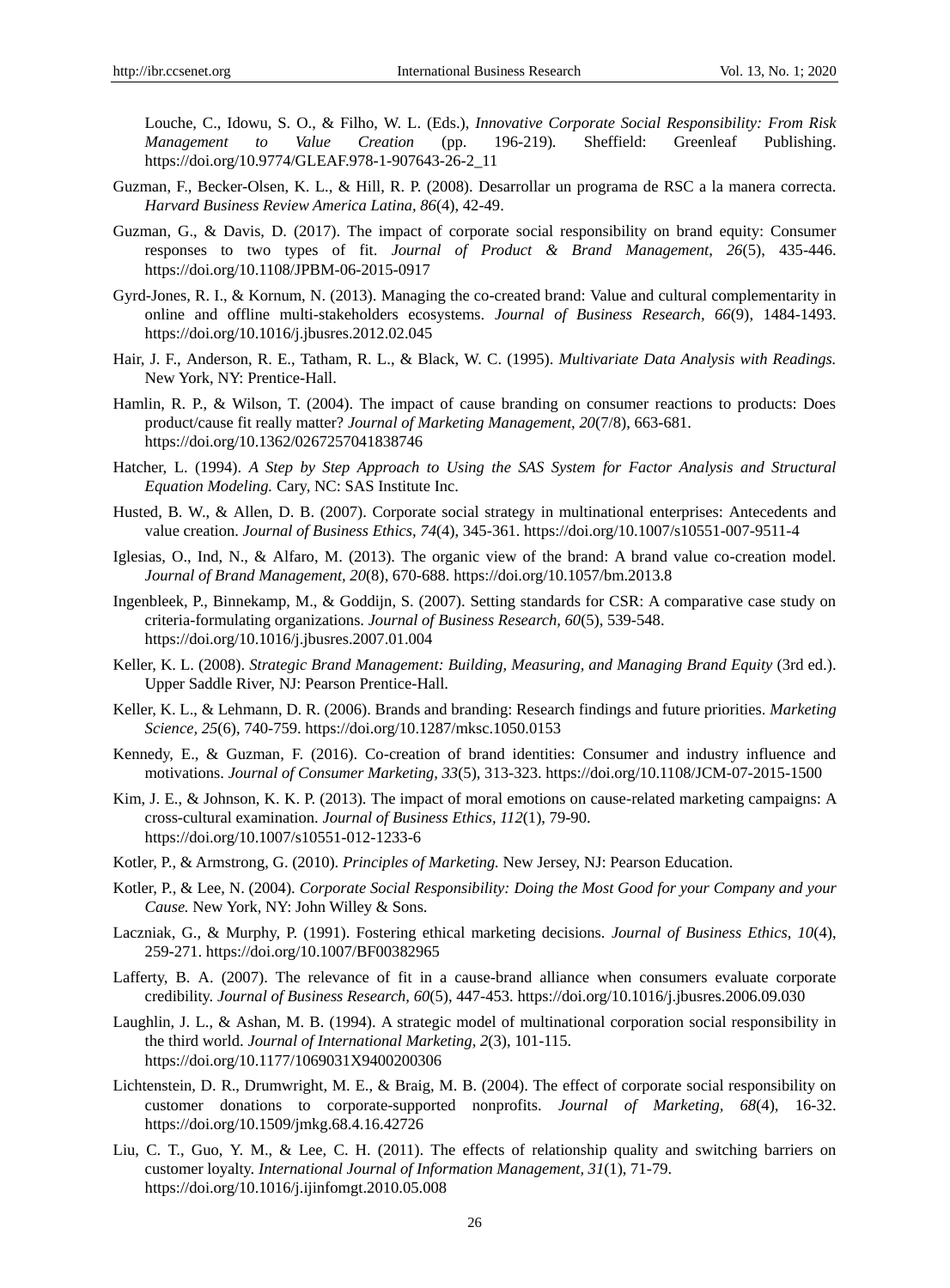Lussier, R. N. (2000). *Management Fundamentals.* New York, NY: Thomson Learning Inc.

- Maignan, I., Ferrell, O. C., & Ferrell, L. (2005). A stakeholder model for implementing social responsibility in marketing. *European Journal of Marketing, 39*(9/10), 956-977. https://doi.org/10.1108/03090560510610662
- Malhotra, N. K., & Agarwal, J. (2017). Ethics and morality in consumer-brand relationships. *Journal of Business Research*, *(Special Issue),* 1-11.
- Melo, T., & Galan, J. I. (2011). Effects of corporate social responsibility on brand value. *Journal of Brand Management, 18*(6), 423-437. https://doi.org/10.1057/bm.2010.54
- Moosmayer, D. C., & Fuljahn, A. (2013). Corporate motive and fit in cause related marketing. *Journal of Product & Brand Management, 22*(3), 200-207. https://doi.org/10.1108/JPBM-04-2012-0125
- Nan, X., & Heo, K. (2007). Consumer responses to corporate social responsibility (CSR) initiatives: Examining the role of brand-cause fit in cause-related marketing. *Journal of Advertising, 36*(2), 63-74. https://doi.org/10.2753/JOA0091-3367360204
- Nunally, J. C., & Bernstein, I. H. (1994). *Psychometric Theory* (3rd ed.). New York, NY: McGraw-Hill.
- Oliver, R. L. (1999). Whence consumer loyalty? *Journal of Marketing, 63*(1), 33-44. https://doi.org/10.1177/00222429990634s105
- Orel, F. D., & Kara, A. (2014). Supermarket self-checkout service quality, customer satisfaction, and loyalty: Empirical evidence from an emerging market. *Journal of Retailing and Customer Services, 21*(2), 118-129. https://doi.org/10.1016/j.jretconser.2013.07.002
- Park, E., Joon, K. K., & Jib, K. S. (2017). Corporate social responsibility as a determinant of consumer loyalty: An examination of ethical standard, satisfaction, and trust. *Journal of Business Research, 76*(1), 8-13. https://doi.org/10.1016/j.jbusres.2017.02.017
- Peloza, J., & Shang, J. (2011). How can corporate social responsibility activities create value for stakeholders? A systematic review*. Journal of the Academy of Marketing Science, 39*(1), 117-135. https://doi.org/10.1007/s11747-010-0213-6
- Pérez, A., & Rodríguez del Bosque, I. (2015). Customer responses to the CSR of banking companies. *Journal of Product & Brand Management, 24*(5), 481-493. https://doi.org/10.1108/JPBM-12-2014-0759
- Porter, M. E., & Kramer, M. R. (2006). Strategy & society: The link between competitive advantage and corporate social responsibility. *Harvard Business Review, 84*(12), 78-92.
- Pracejus, J. W., & Olsen, G. D. (2004). The role of brand/cause fit in the effectiveness of cause-related marketing companies. *Journal of Business Research, 57*(6), 635-640. https://doi.org/10.1016/S0148-2963(02)00306-5
- Preston, L. E., & O'Bannon, D. P. (1997). The corporate social-financial performance relationship: A typology and analysis*. Business and Society, 36*(4), 419-429. https://doi.org/10.1177/000765039703600406
- Romani, S., & Grappi, S. (2014). How companies' good deeds encourage consumers to adopt pro-social behaviour. *European Journal of Marketing, 48*(1), 943-963. https://doi.org/10.1108/EJM-06-2012-0364
- Romani, S., Grappi, S., & Bagozzi, R. P. (2013). Explaining consumer reactions to corporate social responsibility: The role of gratitude and altruistic values. *Journal of Business Ethics, 114*(2), 193-206. https://doi.org/10.1007/s10551-012-1337-z
- Samu, S., & Wymer, W. (2014). Cause marketing communications: Consumer interface on attitudes towards brand and cause. *European Journal of Marketing, 48*(7/8), 1333-1353. https://doi.org/10.1108/EJM-04-2012-0226
- Sen, S., & Bhattacharya, C. B. (2001). Does doing good always lead to doing better? Consumer reactions to corporate social responsibility. *Journal of Marketing Research, 38*(2), 225-243. https://doi.org/10.1509/jmkr.38.2.225.18838
- Sen, S., Bhattacharya, C. B., & Korschun, D. (2006). The role of corporate social responsibility in strengthening multiple stakeholder relationships: A field experiment. *Journal of the Academy of Marketing Science, 34*(2), 158-166. https://doi.org/10.1177/0092070305284978
- Sen, S., Du, S., & Bhattacharya, C. B. (2016). Corporate social responsibility: A consumer psychology perspective. *Current Opinion in Psychology, 10*(1), 70-75. https://doi.org/10.1016/j.copsyc.2015.12.014